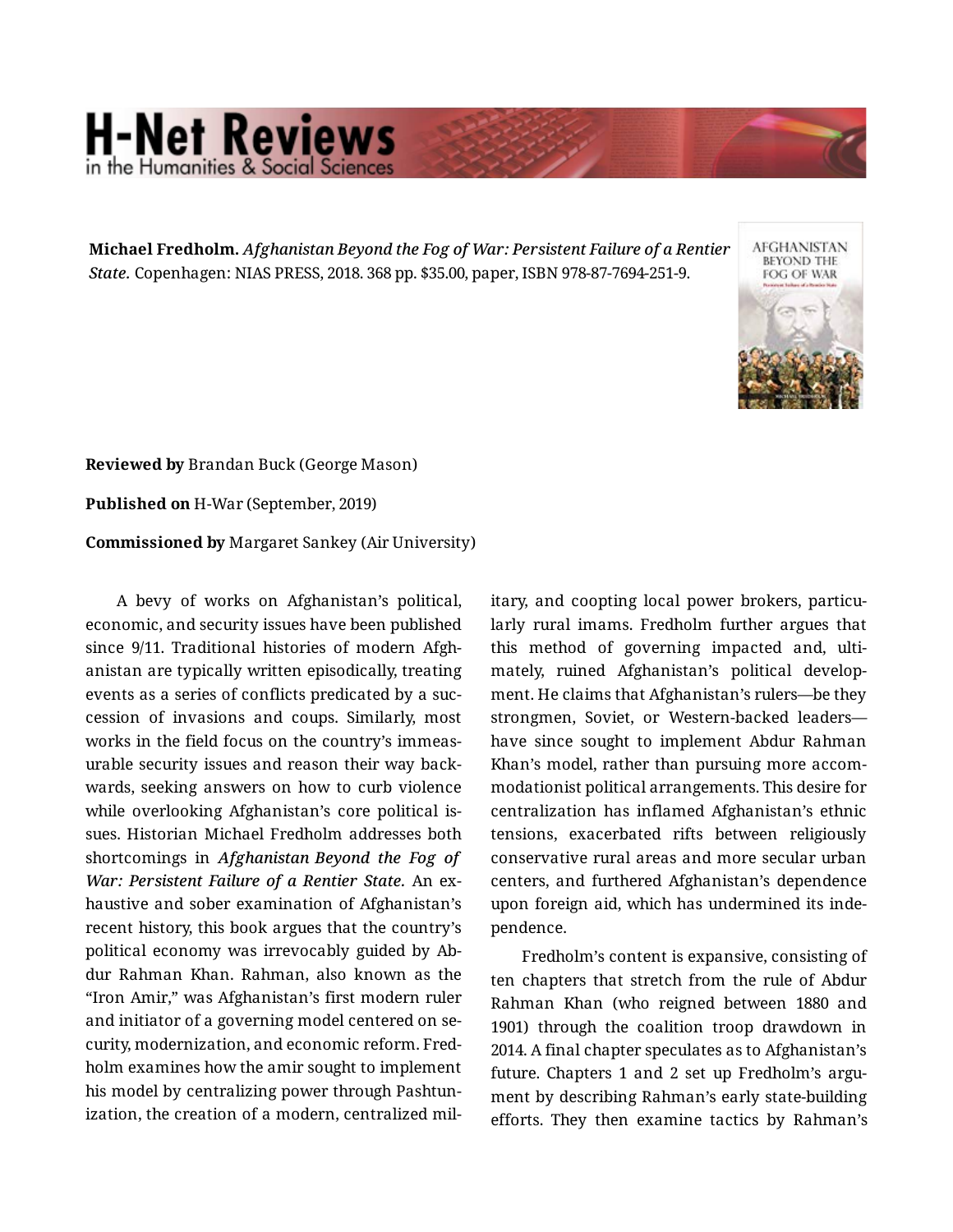immediate Barakzai dynasty successors through the first half of the twentieth century and the gen‐ esis of Afghanistan's status as a rentier state. The author outlines how Afghanistan's succession of kings wrangled with various local power brokers, foreign interests, and rural religious leaders.

Chapters 3 through 5 cover Afghan political history and foreign relations during the 1960s, political turmoil during the 1970s, the Soviet inva‐ sion, and subsequent Soviet-Afghan War. The strongest material in these chapters is in Fred‐ holm's treatment of Afghanistan's domestic polit‐ ical fracturing prior to the bloodless 1973 coup ini‐ tiated by Mohammed Daoud Khan. The author in‐ terestingly internationalizes the growth of Afghan political radicalism during the 1960s, illustrating that the Afghan Marxist Left and Islamic Right drew inspiration from abroad. As to the latter, Fredholm argues that Afghanistan's turn toward political Islam was rooted in its own experience with student radicalism and academic connec‐ tions to Egypt's Muslim Brotherhood (p. 97). Fred‐ holm effectively argues that the ideological core of Afghanistan's Islamic modernist movement was urban and internationally inspired, both of which force a reexamination of common conceptions of Islamic radicalism within the country. While other works (such as Thomas Barfield's *Afghanistan*, 2010) have highlighted these phenomena, Fredholm shows how these nascent Islamic movements interacted with traditional conceptions of a nominally secular state and traditional, rural reli‐ gious interests.

Similarly, Fredholm argues that experiences of the Afghan diasporas—displaced by the Soviet in‐ vasion, subsequent civil war, and Taliban control —had profound effects upon conceptions of the Afghan state. Chapters 6 through 10 address the US invasion of the country, the creation of the new Is‐ lamic republic, and a multitude of issues related thereto. Central to the author's argument is his catalogue of the growth and influence of the Afghan diaspora and the impact of its visons of Afghan statehood. He asserts that this group of Afghan influencers envisioned a strong, central‐ ized post-Taliban state built upon the Rahman model. It was this clique, embodied best by Hamid Karzai, who led the new Afghan state down a path of hyper centralization. Fredholm convincingly argues that the United States was all too happy to build such a government because it would be in line with international norms and would be con‐ ducive to US influence via aid distribution. Unfor‐ tunately, as Fredholm contends, the new central‐ ized state undermined traditional regional power brokers, exacerbated ethnic tensions, incentivized fraud, and created an unresponsive political envir‐ onment.

Fredholm's final chapter speculates on Afgh‐ anistan's political future and poses provocative questions as to the nature of political relations and the legitimacy of centralized power. Is it ethical and ultimately prudent—to achieve security dif‐ fusely through local power brokers, often referred to as "warlords?" Is such a label a fair characteriz‐ ation? He concludes by asserting that federalism is perhaps the country's best hope for political stabil‐ ity and therefore the end to active conflict. The fi‐ nal chapter highlights that Rahman's centraliza‐ tion model was dependent upon the successful ap‐ plication of power and the suppression of ethnic and clerical interests. Such a harsh model is no longer possible given modern Afghanistan's polit‐ ical landscape and the international norms hooked to foreign aid.

The work's primary flaw is perhaps its inclus‐ iveness with regard to content. It often reads like a work of narrative history and therefore retreads well-worn ground. Given Fredholm's comprehens‐ iveness, it is at times unclear as to how the various aspects of Afghanistan's recent history fit into his overall argument. Also, Fredholm could have sup‐ ported his argument with evidence that showed the intellectual transmission of Rahman's model through the country's various regimes, which was especially true after the overthrow of the Afghan

2